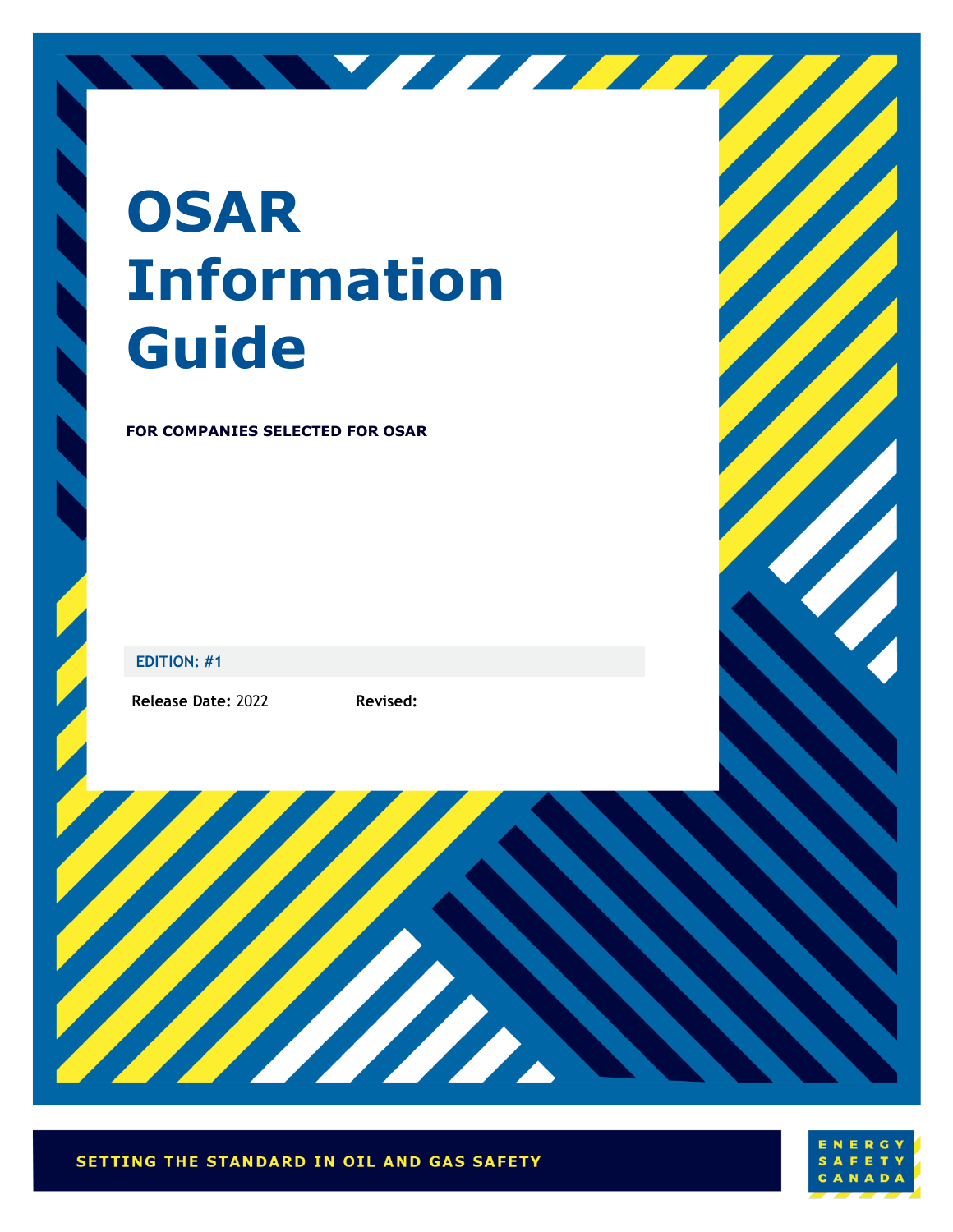## **About the OSAR Program** <u>TIININ INNIN INNIN INNIN INNIN INNIN INNIN INNIN IN</u>

Congratulations on the completion of your recent health and safety audit.

As the Certifying Partner (CP) for the Certificate of Recognition (COR) program in Canada's oil and gas industry, one of Energy Safety Canada's (ESC) responsibilities is to conduct on-site audit reviews (OSARs). An OSAR is important component of ESC's quality assurance (QA) process that confirms companies are receiving thorough and value-added audits of their health and safety management systems.

Your company has been selected for an OSAR. This review is intended to verify the auditor's process, not evaluate the employer's health and safety systems.

This document contains key information regarding the OSAR program. If you have additional questions, contact our COR team at 1-800-667-5557 Ext 3.

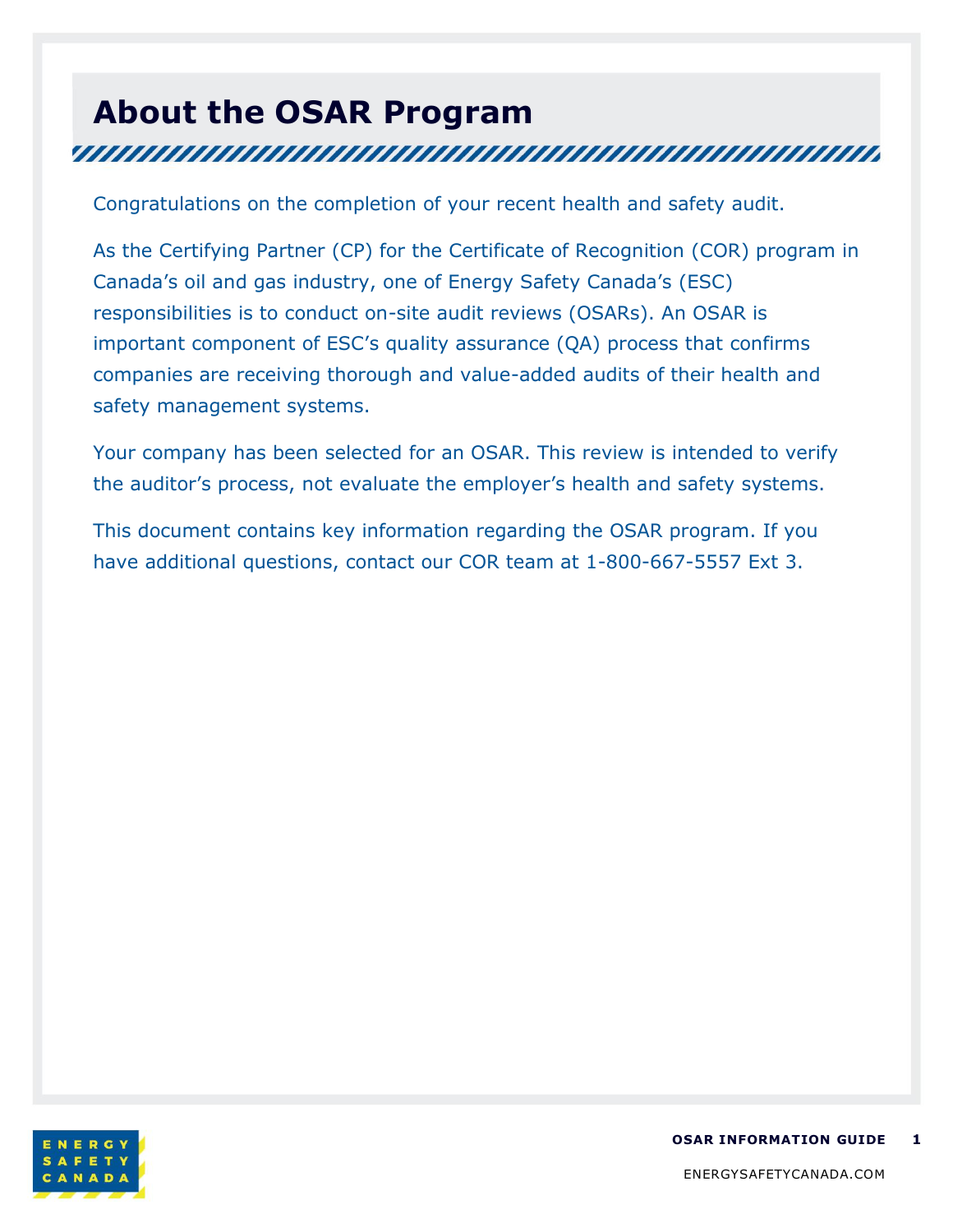### Tips to Prepare for Your OSAR

- $\checkmark$  OSAR reviewer will initiate the process by contacting you. Write down any additional questions.
- $\checkmark$  Ensure your audit documents are available and organized.
- $\checkmark$  Have a contact person who is familiar with your HSE management system assist the OSAR reviewer.
- $\checkmark$  Provide requested documents in a timely manner. The faster we receive the documents, the sooner we can finish the audit. If you are unsure of what document are needed, reach out to your assigned OSAR reviewer.

#### Frequently Asked Questions

#### **What is the purpose of OSARs?**

On-site audit reviews (OSARs) are conducted to review the work of auditors participating in the Certificate of Recognition (COR) Program. They are designed to verify audit findings and validate that the auditor is adhering to ESC's Auditor Code of Ethics.

#### **What are OSAR reviewers looking for?**

Areas the OSA Reviewer will consider include:

- $\checkmark$  Does a review of documentation validate the auditor's findings?
- ✓ Were interviews conducted on a representative sample of the employer's workforce?
- $\checkmark$  Is the audit start date recorded in the audit report consistent with the date provided by the employer?

#### **How long will the OSAR take?**

**Virtual OSAR:** The interview with the company takes 30 to 60 minutes. The timing for the rest of the OSAR will depend on how efficiently the company provides requested documents.

**In-Person OSAR:** Typically, OSARs are scheduled for one day and will be arranged by appointment. OSARs are limited reviews of documentation so they minimize business disruption.

#### **Which CPs participate in the OSAR program?**

All CPs are required to participate in the OSAR program**.** 

#### **Which employers participate in the OSAR program?**

Employers with an active COR are required to participate in the OSAR program. Not cooperating with the OSAR process can lead to an employer's COR being cancelled.

#### **What documentation does the OSAR reviewer require?**

The OSAR reviewer is required to review the same health and safety documentation that was made available to the original auditor. It is important that the employer provide the same documents to both parties.

Your assigned OSAR reviewer will contact you with a list of required documents. NOTE: The OSAR audit only includes a sample of the audit questions.

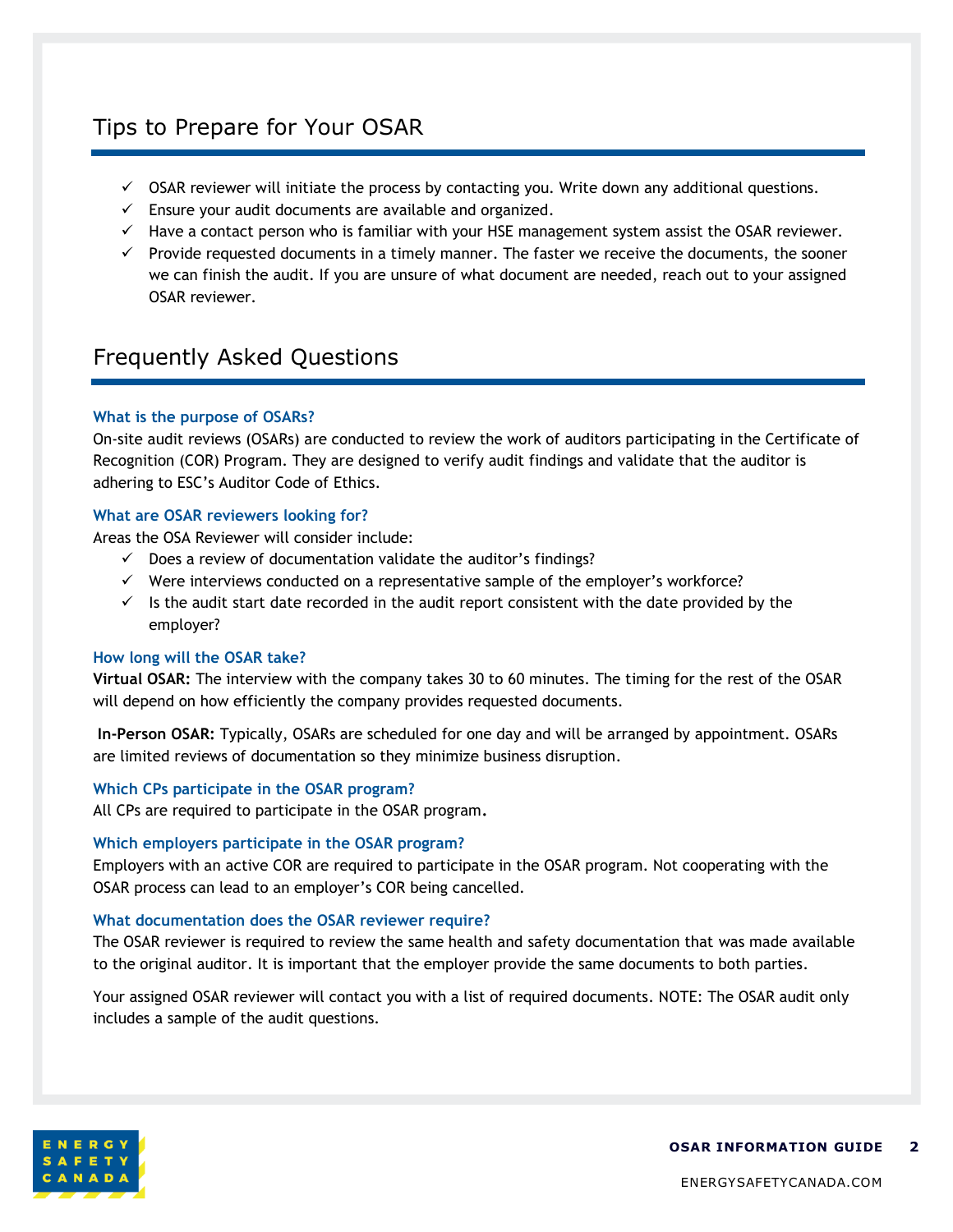#### **Are auditors informed of the results of the OSAR?**

Auditors receive a copy of the OSAR report from ESC, along with any feedback or follow-up that is required.

#### **Are employers informed of the results of the OSAR?**

Only gaps to the employer's health and safety management system that were not identified in the audit report will be shared with the employer. The OSAR reviewer is required to discuss these with the employer after the documentation review has taken place and will also provide an email documenting the gaps.

#### **Who conducts the OSAR?**

ESC has trained auditors to conduct OSARs. You will be contacted by one if these team members.

#### **How are auditors selected for an OSAR?**

Auditors are selected through a process using the following criteria:

- $\checkmark$  Size of audit
- $\checkmark$  Time of year the audit took place
- $\checkmark$  CP/Partnerships recommendation

Auditors may be selected for an OSAR by a CP or Partnerships for several different reasons including questions on the quality of their work, an employer complaint, a newly certified auditor, or an auditor not yet sampled for OSAR. They may also be selected if they were recently re-certified after a period of suspension.

#### **What happens if significant deficiencies are identified?**

If OSAR findings show serious errors or omissions, including code of ethics violations, the auditor's CP is required to investigate and take appropriate educational or disciplinary actions. The CP may also prohibit the auditor from conducting the next certification audit for the sampled employer.

If the OSAR findings identify significant gaps in the employer's health and safety management system, further follow-up will take place with the employer.